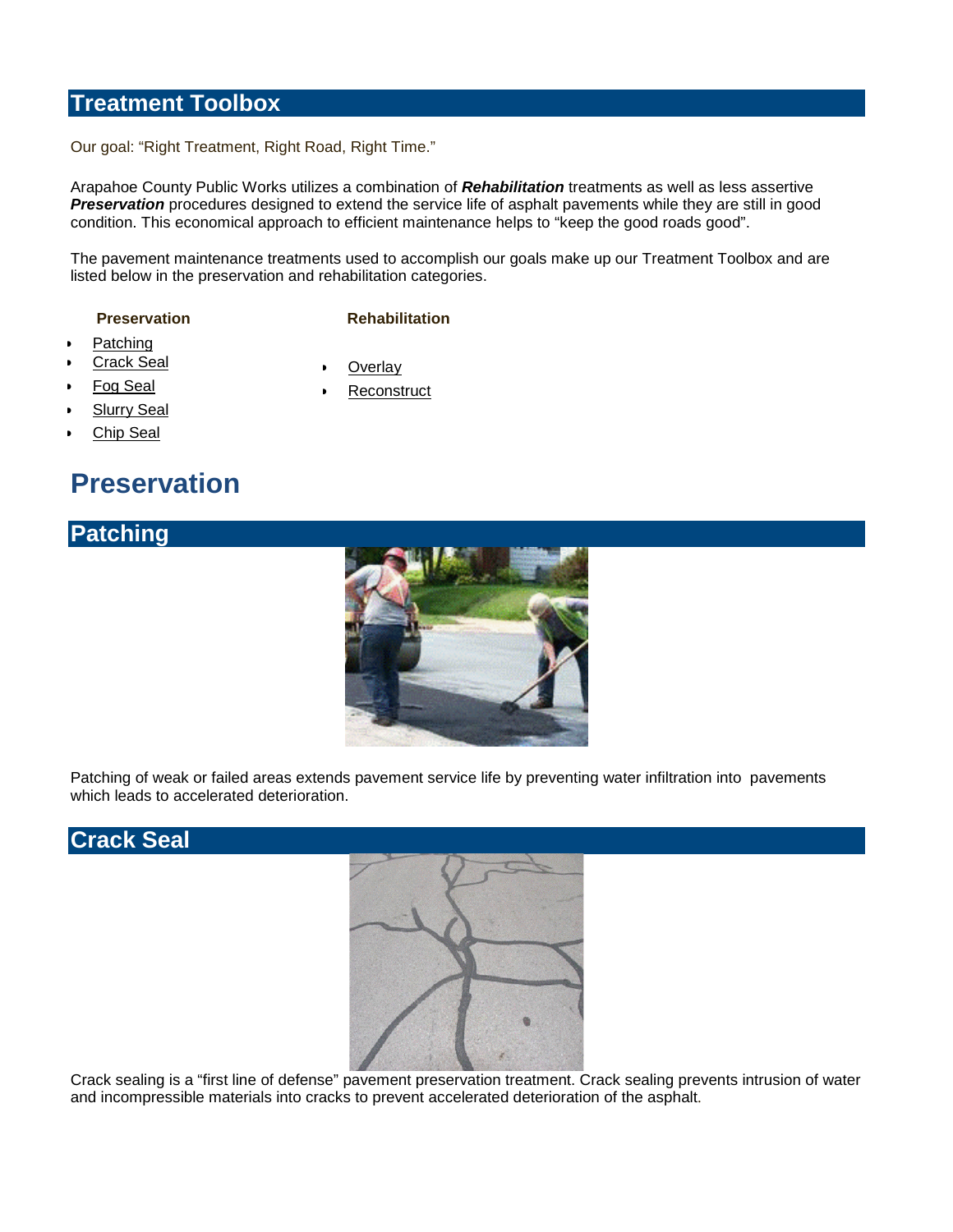## **Preservation (continued)**

#### **Fog Seal**



Pavement rejuvenators are applied to aged pavements to restore surface flexibility and to impede block cracking. Aging begins at construction with most deterioration occurring within the first two to four years of service life. This results in the top half-inch or so of the pavement surface becoming more brittle than the underlying material. The result can be top-down weathering, raveling and premature cracking. Rejuvenators are formulated to penetrate into the pavement surface and enhance the properties of the asphalt binder thereby combating environmental aging, hardening and cracking.

#### **Slurry Seal**



Slurry Seal is a preservation treatment applied to streets in relatively good condition to seal pavements against the harmful affects of water intrusion and environmental weathering.

Slurry seal is a relatively thin surface coat with a fine aggregate wearing surface that protects streets like a stucco finish protects a house. The finished treatment results in a new black appearance which provides several years of extended service life.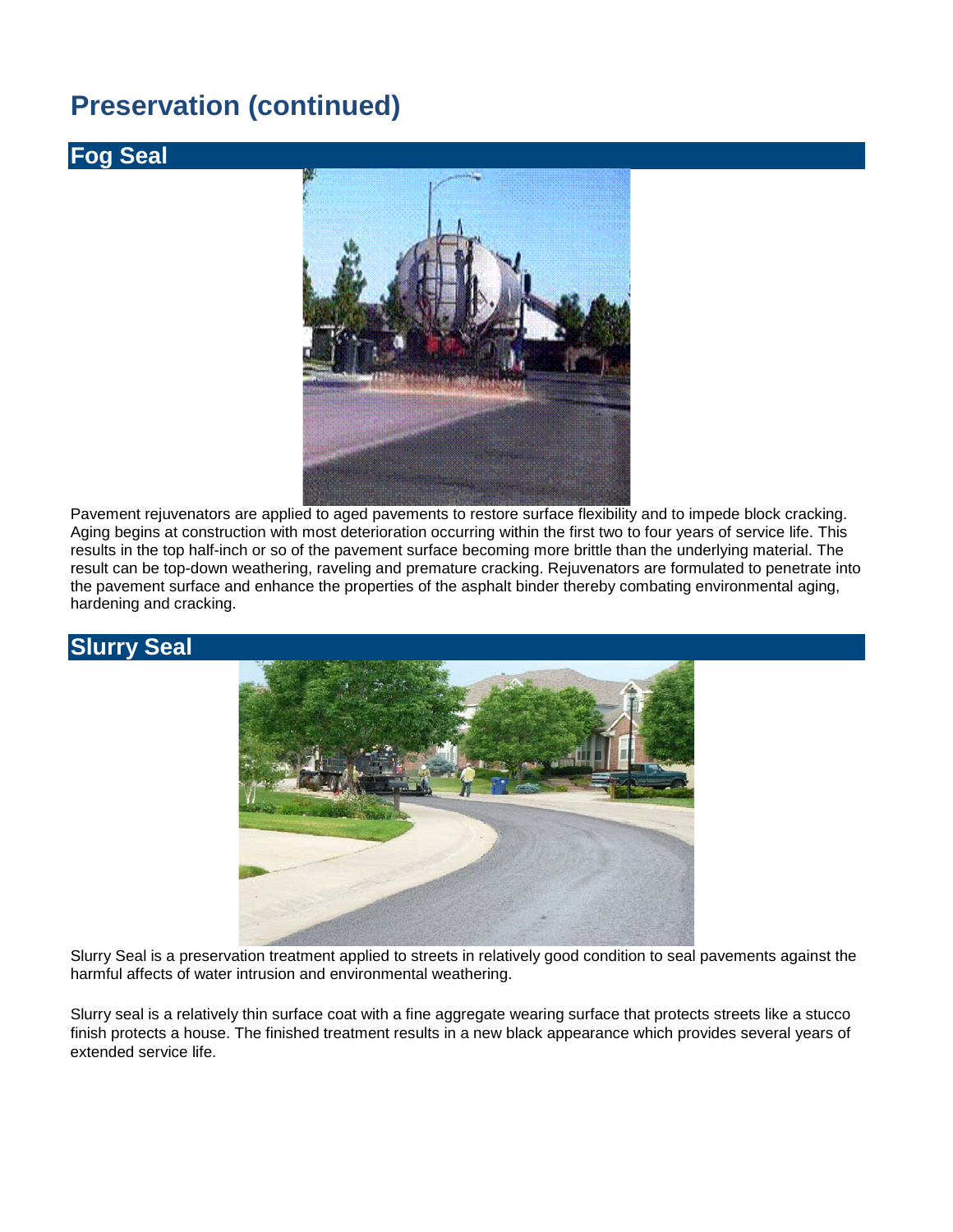# **Preservation (continued)**

## **Chip Seal**



Chip Seal is a preservation treatment that is applied to streets in relatively good condition to seal pavements against the harmful effects of environmental weathering.

Chip seal provides a flexible, long-lasting seal along with a durable aggregate wearing surface to seal and protect streets. The finished treatment results in a new black appearance which provides years of extended service life